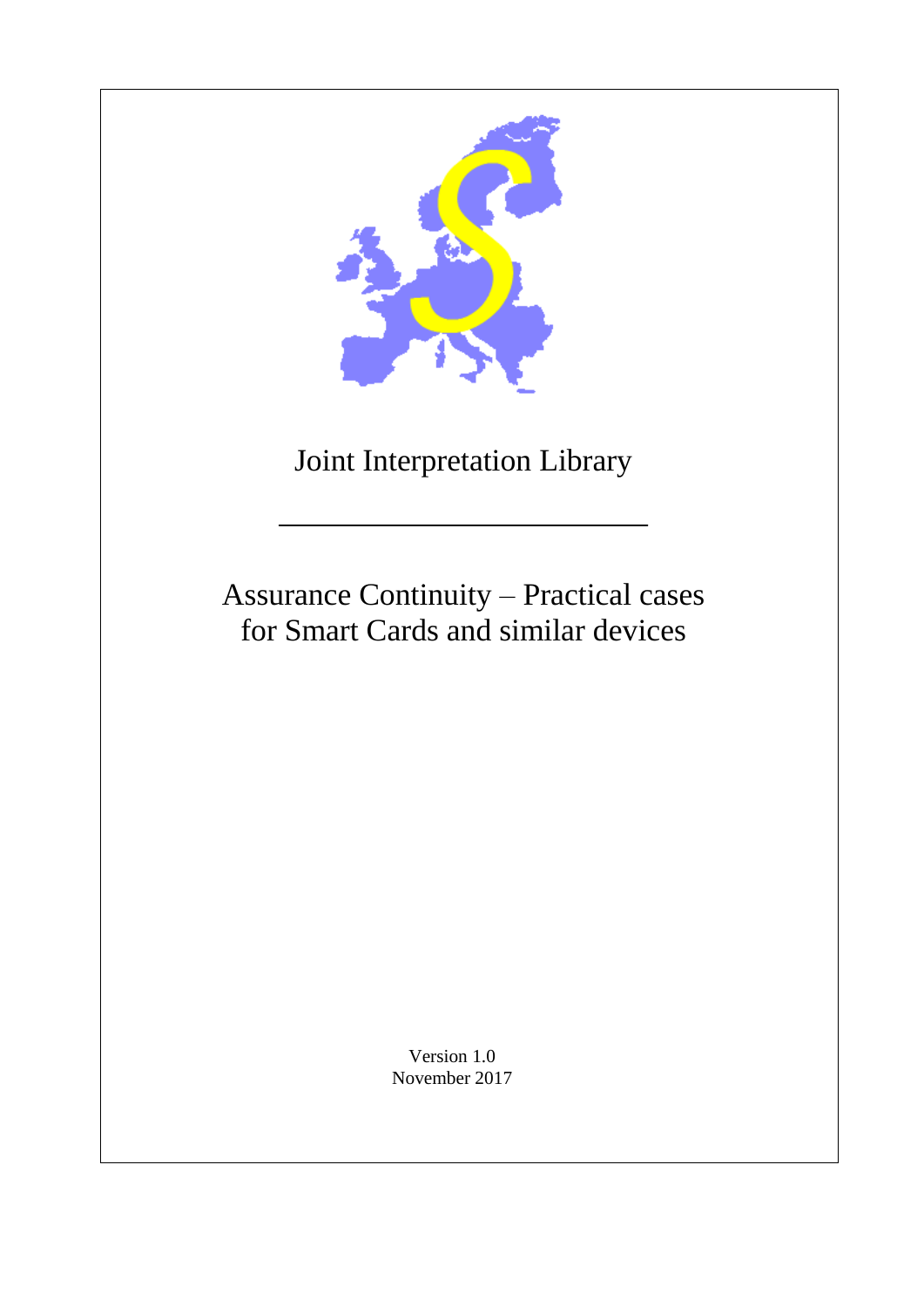This page is intentionally left blank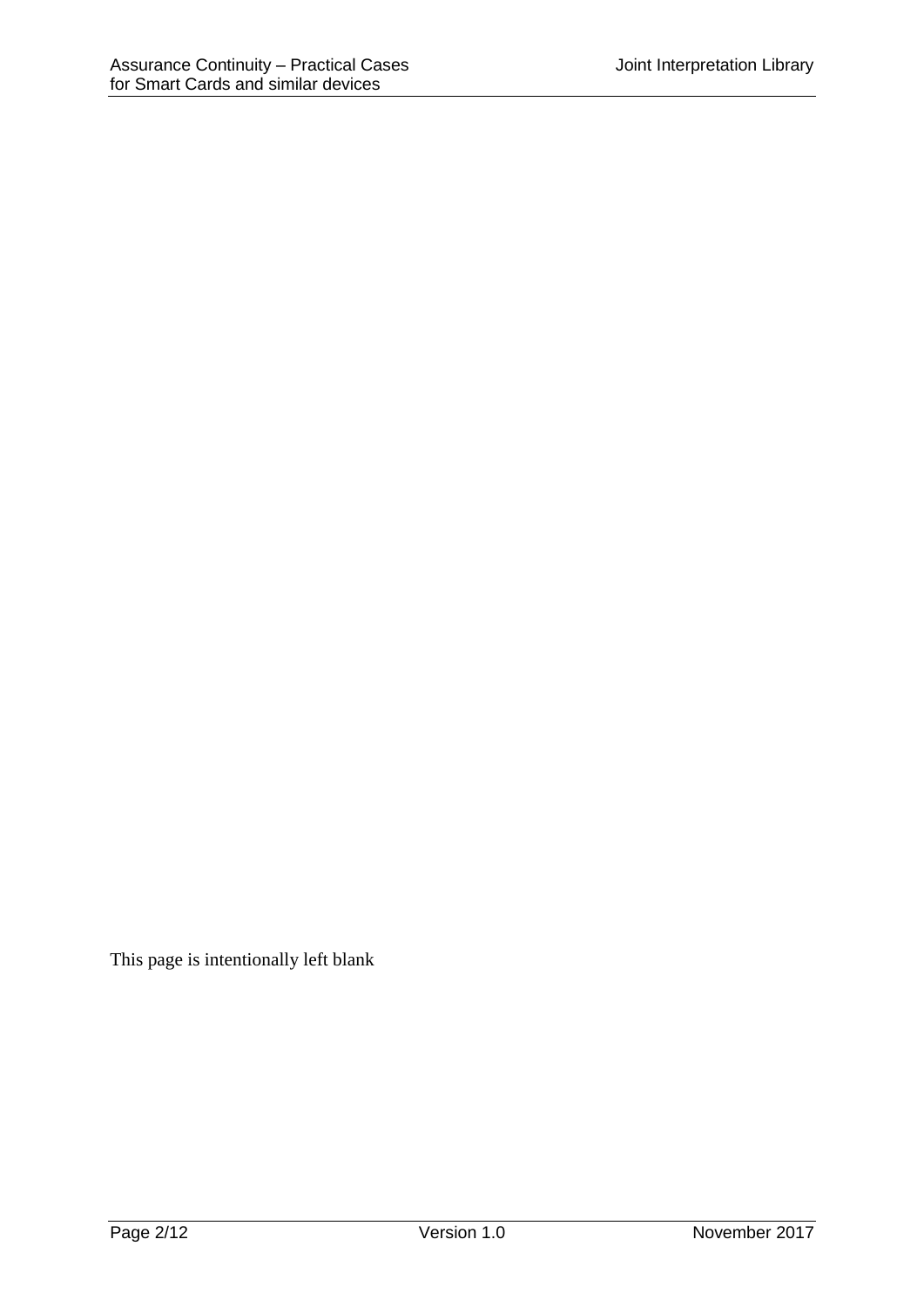## **Table of contents**

| 1                |                                                       |  |
|------------------|-------------------------------------------------------|--|
| 1.1.             |                                                       |  |
| 1.2.             |                                                       |  |
| $\boldsymbol{2}$ | Assurance continuity paradigm and practical examples5 |  |
| 2.1.             |                                                       |  |
| 2.2.             |                                                       |  |
| 2.2.1            |                                                       |  |
| 2.2.2            |                                                       |  |
| 2.2.2.1          |                                                       |  |
| 2.2.2.2          |                                                       |  |
| 2.2.2.3          |                                                       |  |
| 2.2.2.4          |                                                       |  |
| 2.2.2.5          |                                                       |  |
| 2.2.2.6          |                                                       |  |
| 2.2.3            |                                                       |  |
| 2.2.3.1          |                                                       |  |
| 2.2.3.2          |                                                       |  |
| 2.2.3.3          |                                                       |  |
| 2.2.3.4          |                                                       |  |
| 2.2.3.5          |                                                       |  |
| 2.2.3.6          |                                                       |  |
| 2.2.3.7          |                                                       |  |
| 2.2.3.8          |                                                       |  |
| 3                |                                                       |  |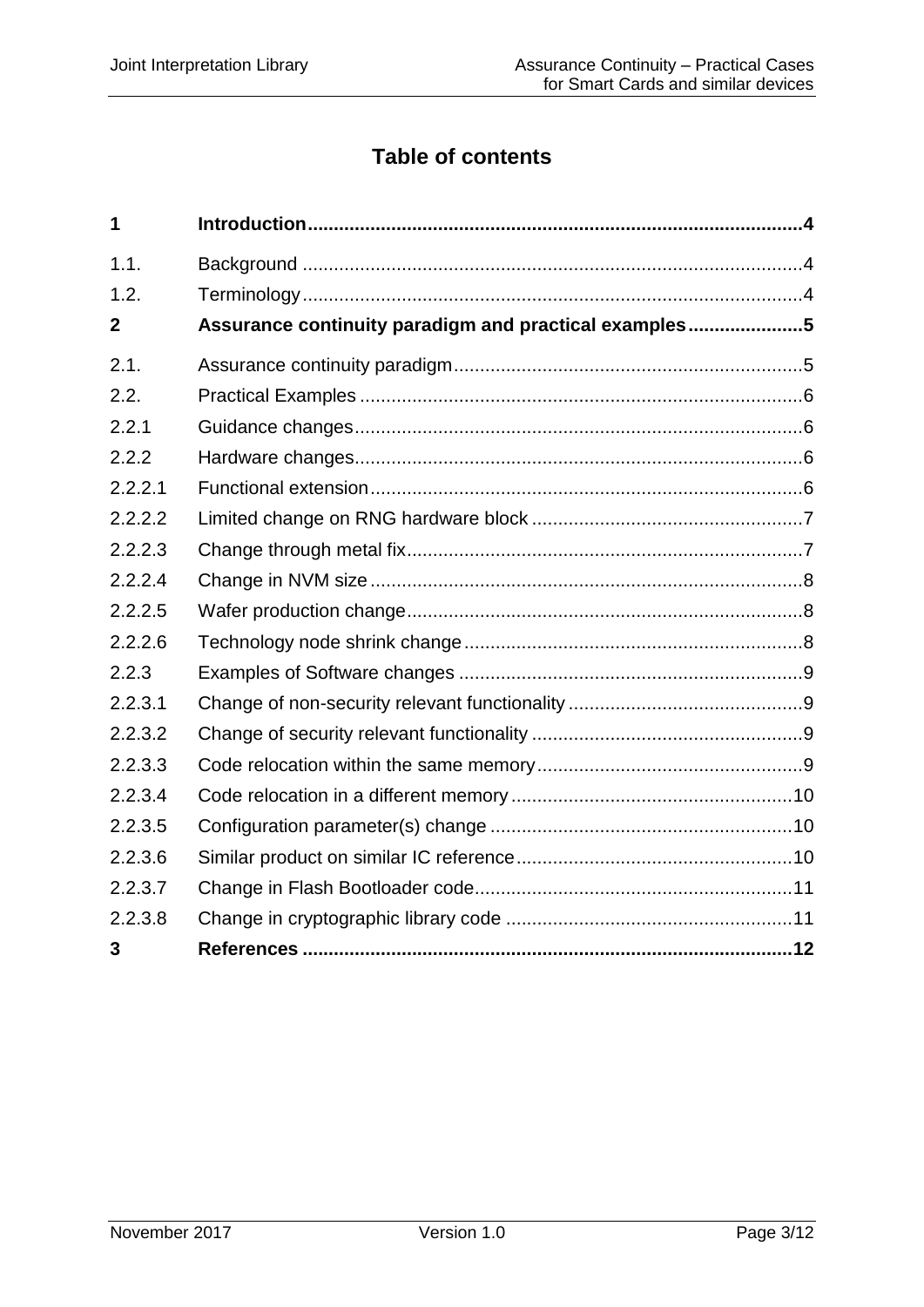## **1 Introduction**

## **1.1. Background**

- 1 This document seeks to provide some practical examples to identify the cases where evaluation work previously performed need not be repeated in all circumstances although a certified TOE or its environment have been changed. This document focuses on the AVA class only.
- 2 The purpose of Assurance Continuity is to enable developers to provide assured products to the IT consumer community in a timely and efficient manner. The awarding of a certificate signifies that all necessary evaluation work has been performed to convince the evaluation authority that the TOE meets all the defined assurance requirements as grounds for confidence that an IT product or system meets its security objectives.

## **1.2. Terminology**

- 3 For clarity, the following terms are used in this document as defined in [5]:
	- a) the *certified TOE* refers to the version of the TOE that has been evaluated and for which a certificate has been issued.
	- b) the *changed TOE* refers to a version that differs in some respect from the certified TOE.
	- c) the *maintained TOE* refers to a changed TOE that has undergone the maintenance process and to which the certificate for the certified TOE also applies. This signifies that assurance gained in the certified TOE also applies to the maintained TOE.
	- d) the *Impact Analysis Report* (IAR) refers to a report which records the analysis of the impact of changes to the certified TOE. The IAR is generated by the developer who is requesting an addition to a maintenance addendum.
	- e) *maintenance* refers to the process of recognizing that a set of one or more changes made to a certified TOE (or to aspects of the development environment) have not adversely affected assurance in that TOE.
	- f) *re-evaluation* refers to the process of recognizing that changes made to a certified TOE (or to other assurance measures) require independent evaluator activities to be performed in order to establish a new assurance baseline. Re-evaluation seeks to reuse results from a previous evaluation.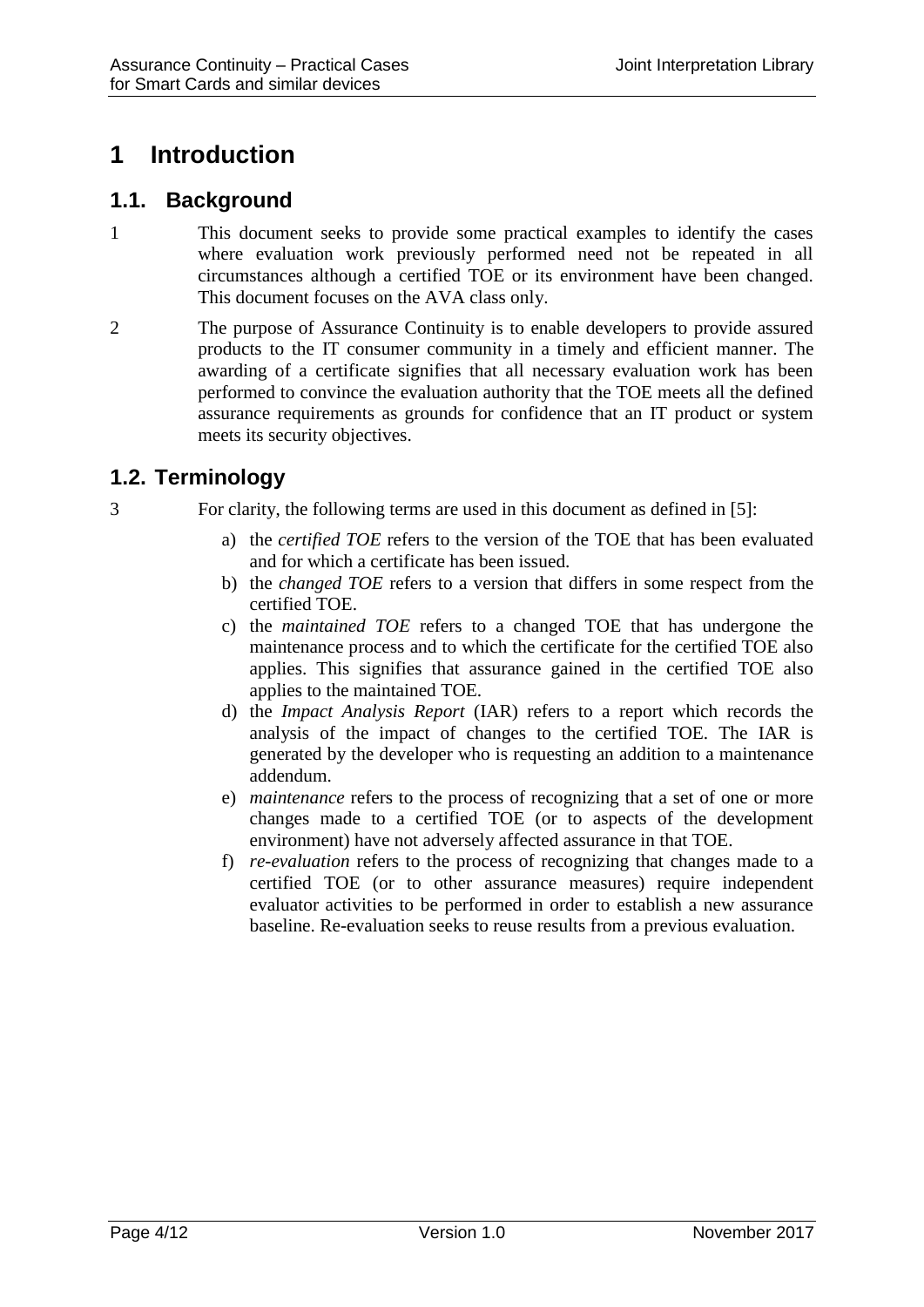## **2 Assurance continuity paradigm and practical examples**

4 This chapter recalls the assurance continuity paradigm as defined in [5] and provides practical examples of changes that will be qualified as minor and major.

### **2.1. Assurance continuity paradigm**

- 5 Assurance continuity seeks to exploit the fact that as changes are made to a unique TOE identifier (e.g. version increment), resulting from a changed certified TOE or its environment, evaluation work previously performed need not be repeated in all circumstances. The assurance continuity paradigm therefore defines the processes for maintenance and re-evaluation such that each seeks to recognise previous evaluation work.
- 6 *Maintenance* refers to the process undertaken by a developer in order to have a changed TOE, listed in the maintenance addendum for that TOE. It must be demonstrated that the changes to the TOE, the IT environment and/or the development environment do not adversely affect the assurance baseline.
- 7 *Re-evaluation* refers to the evaluation of a changed TOE, such that the developer could not (or chooses not to) demonstrate that changes to the certified TOE do not affect the assurance baseline.
- 8 It is important to note that the *maintenance* process is not intended to provide assurance in regard to the resistance of the TOE to new vulnerabilities or attack methods discovered since the date of the initial certificate. Such assurance can only be gained through *re-evaluation*. *Maintenance* only considers the effect of TOE changes on the assurance baseline; it does not consider an evolving threat environment.
- 9 Both the *maintenance* and *re-evaluation* processes have an equivalent starting point: when a change is made to the *certified TOE*. This change might be a patch designed to correct a discovered flaw, an enhancement to a feature, the addition of a new feature, a clarification in the guidance documentation, or any other change to the certified TOE. The decision whether a maintenance or re-evaluation process is appropriate, which is equivalent to the decision whether a minor or major change took place, depends on the documented changes and the developer rationale in the IAR. The decision should be a result of an alignment between certification body and developer. In doubt also the evaluation body could be involved.
- 10 A *minor change* is one whose impact is sufficiently minimal that it does not affect the assurance to the extent that the evaluator activities need be independently reapplied (although the developer is expected to have tested the changes as part of his standard regression testing) or a change to the development environment in which the change can be shown to have no follow-on effect on the other assurance measures that were in place at the time of the original evaluation. By contrast, a change deemed *major* has an impact that is substantial enough that it affects the assurance (except as noted above for the development environment) and would consequently require independent reapplication of the evaluator activities. Therefore, only minor changes are addressed under maintenance, which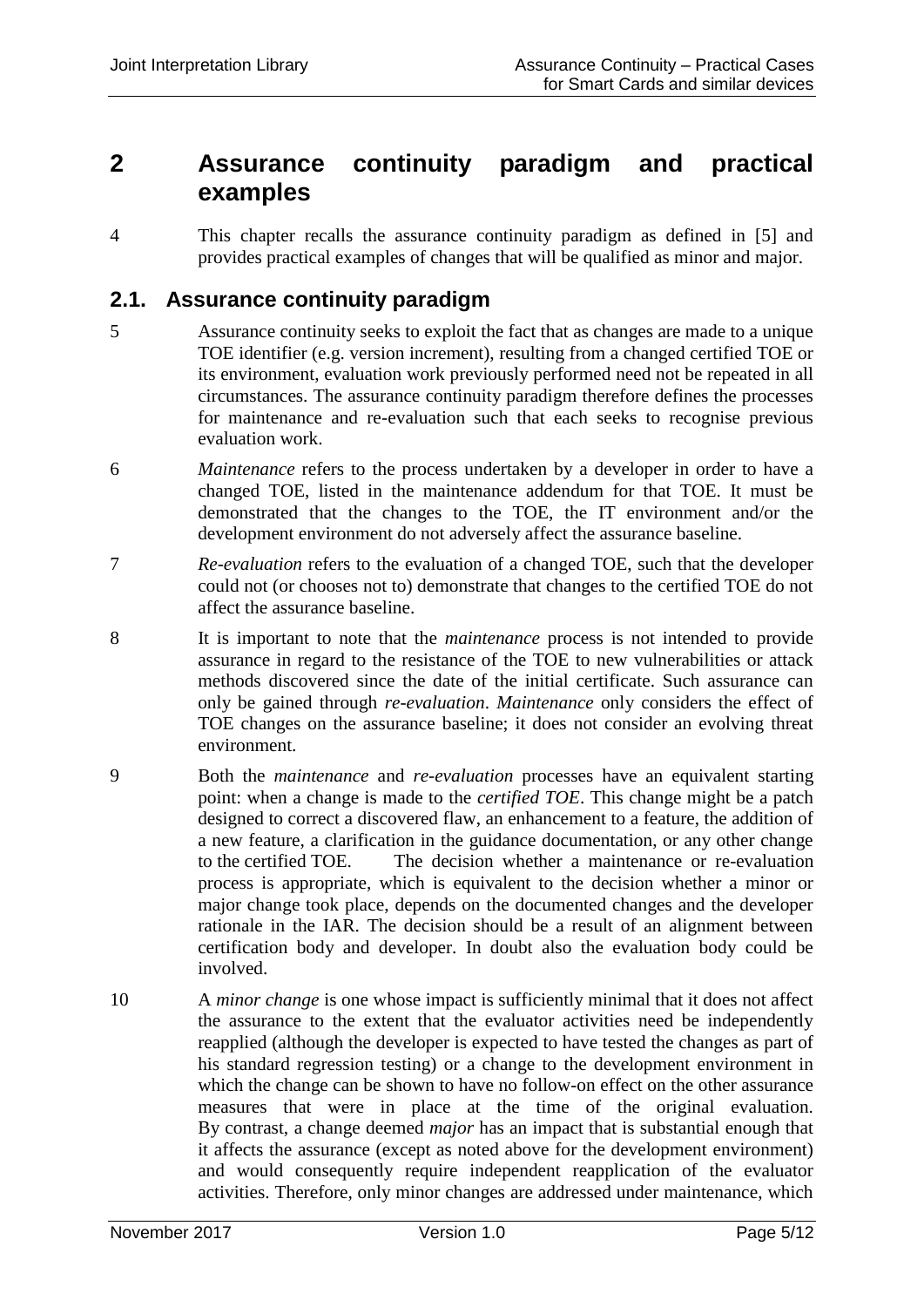is performed solely by the developer, while major changes are addressed under reevaluation, which is performed by the evaluator.

11 It is impossible to predict all possible changes to all possible TOEs and, therefore, to identify the impact of all possible changes (and whether a given possible change is minor or major). Consequently, there is no fixed method for identifying whether the security impact of a change is major or minor. The following chapter identifies practical examples of changes.

### **2.2. Practical Examples**

- 12 This chapter describes few practical cases for changes done at hardware or software level and evaluated during IC or ICC level respectively. Each example is written in such a way that a brief description of the change is given and then based on the nature of the changes whether this should be qualified as a minor or a major change. Furthermore, the penetration tests that are envisioned are described.
- 13 The examples are organized into three subchapters, the first dealing with guidance change and the following ones with hardware and software changes.

#### **2.2.1 Guidance changes**

14 A functional change in the guidance documentation will be considered as minor and therefore no penetration tests will be required whereas change to a mandatory security recommendation in the guidance will be considered as major and therefore a minimum set of appropriate tests may be required.

#### **2.2.2 Hardware changes**

- 15 This chapter describes few practical cases for changes done at hardware level or on the Dedicated Software and evaluated during the hardware evaluation.
- 16 The Impact Analysis is delivered by the IC developer including a differential description from the design sources to confirm which parts of the implementation have been modified and/or a source code and build outputs (e.g., assembly listings) differentials to confirm which parts of the implementation have been modified when the Dedicated Software or the cryptographic library are concerned. The type of description shall be in a way enabling examination of the differences on the lowest level of design, if appropriate down to transistor level.

#### **2.2.2.1 Functional extension**

17 The considered change in this example is due to a functional extension in one hardware block or addition of one communication interface and it induces limited difference within RTL code but with full re‐synthesis and new place and route.

#### **Impact Analysis Report (IAR):**

Due to the full re-synthesis and new place and route, the chip is physically as a complete new chip and this is therefore considered as a major change. Although functionality/concepts/interfaces may be equal, physical behavior, signal run times, related analogue behavior, perturbation and LFI vulnerability are expected to be different with relevance on overall security level. In this case the hardware block change is regardless.

18 Full testing will be required in such a case.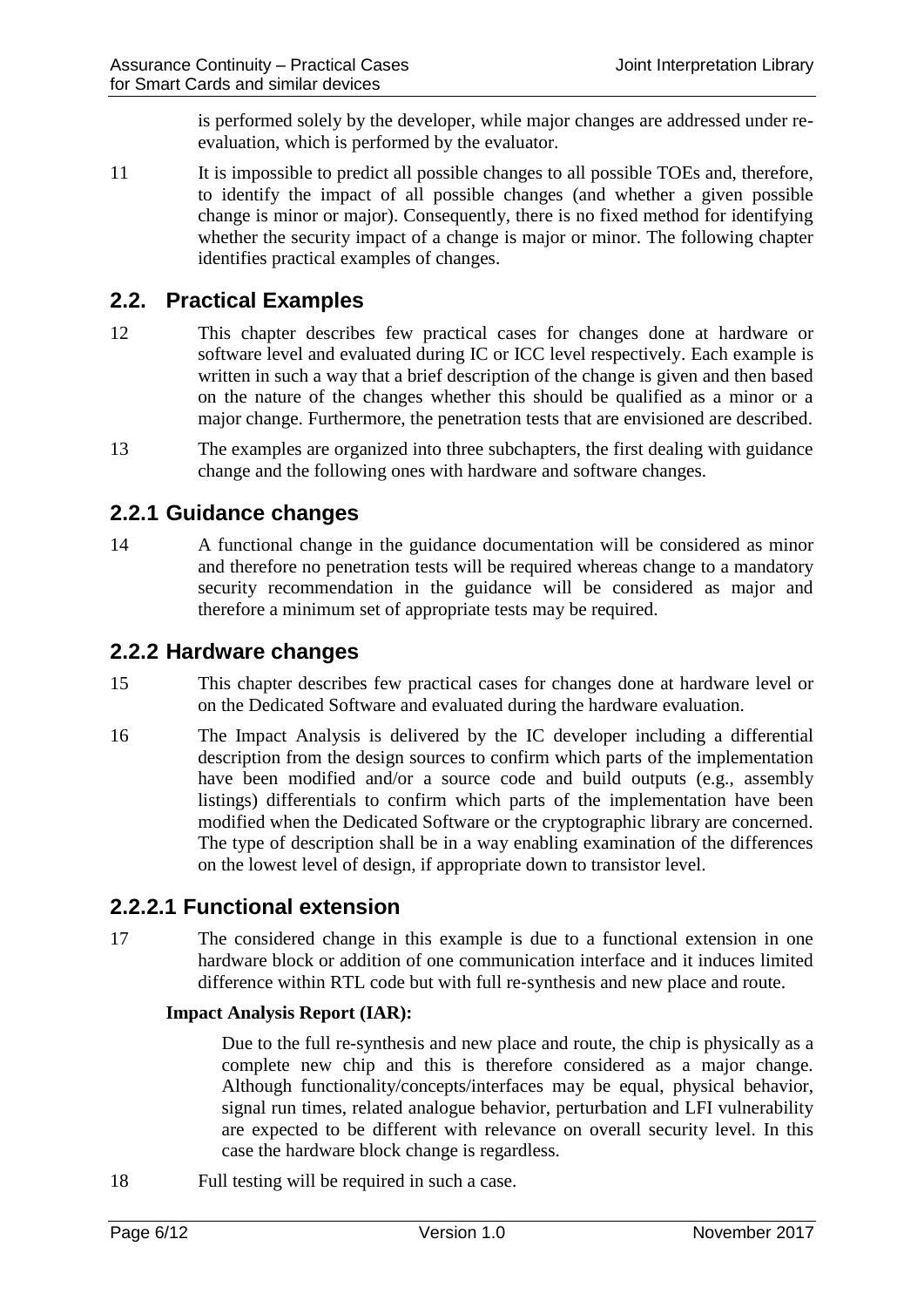## **2.2.2.2 Limited change on RNG hardware block**

19 The considered change in this example is due to a limited change on the RNG hardware block (limited difference within RTL code but with partial re-synthesis).

#### **Impact Analysis Report (IAR):**

If the change is located:

- a) On interfaces of the RNG only: it can be considered as a minor one.
- b) In the analogue logic, respectively the entropy source: it is considered as a major one.

Partial re-synthesis is a matter of the area affected with regard to size and also other modules involved. By default it is relevant for being a major change.

20 Based on the above description, no penetration tests would be required in case a) and statistical testing based on a Quality metric will be required in case b) whereas additional tests such as Physical testing (FIB), fault injection should be considered when appropriate.

## **2.2.2.3 Change through metal fix**

21 The considered change in this example is due to limited metal fixes following ESD issues on VDD regulator or metal fix enabling a feature at functional level.

#### **Impact Analysis Report (IAR):**

Different cases may occur:

- a) If the module is for example regarding interfaces, memory logic or other modules not computing/managing sensitive data or signals, it could be non-relevant and considered as minor change.
- b) If the metal fix is on voltage regulation it could be relevant regarding perturbation on external voltage and information leakage and considered as major change.
- c) Metal fix enabling a feature on functional level, it could be relevant regarding perturbation on external voltage and information leakage and considered as major change.
- 22 Based on the above description, perturbation testing by spiking / glitching and side-channel, no penetration tests would be required in case a), verification testing (when appropriate) would be required in case b), whereas additional tests should be considered in case c) when appropriate.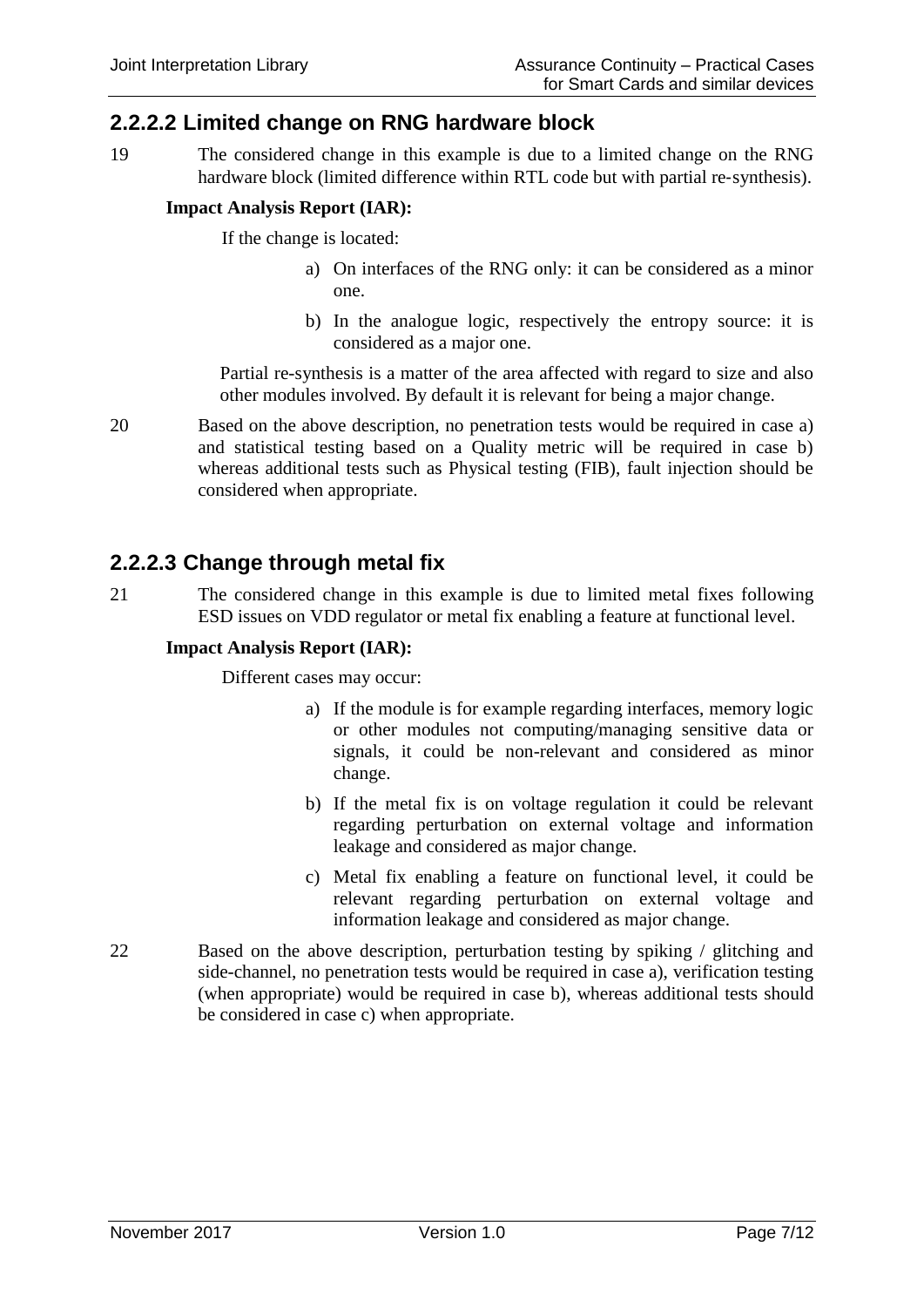## **2.2.2.4 Change in NVM size**

23 The considered change in this example is due to a different NVM memory size.

#### **Impact Analysis Report (IAR):**

- 1. The Impact Analysis is delivered by the IC manufacturer including a differential description from the design sources to confirm which parts of the implementation have been modified.
- 2. NVM memory size change is achieved by:
	- a) blocking and this is therefore considered as minor change,
	- b) a new module of different size with localized and limited new place/route and re-synthesis (only linked to NVM size change) and this is therefore considered as minor change.
- 24 Based on above description, no penetration tests will be required for minor changes whereas depending on the area affected and amount of changes affecting surrounding modules of the NVM, a change of the side channel leakage or fault injection resistance can be expected and would require to be tested.

## **2.2.2.5 Wafer production change**

25 The considered change in this example is due to transfer of design sources from one wafer production facility to another.

> **Impact Analysis Report (IAR):** The Impact Analysis is delivered by the IC manufacturer. A change in wafer production is typically considered as a major change.

26 A minimum set of penetration tests would be required: side channel analysis (at least use of metrics to demonstrate similar leakage for hardware cryptographiccore and CPU and equivalent resistance) and fault injection to identify any difference on related countermeasures.

## **2.2.2.6 Technology node shrink change**

27 The considered change in this example is due to a technology node shrink, the design sources are transferred to a new technology node from one wafer production facility to another.

#### **Impact Analysis Report (IAR):**

A technology shrink with such design sources transferred to a new technology node will in general be "limited", as a big step in the technology node will require a new design, however this change is considered as major.

28 Full testing is required as the shrink always impacts the behavior of the chip regarding its leakage, physical entropy source and fault injection tolerance as the physical characteristics of the chip change.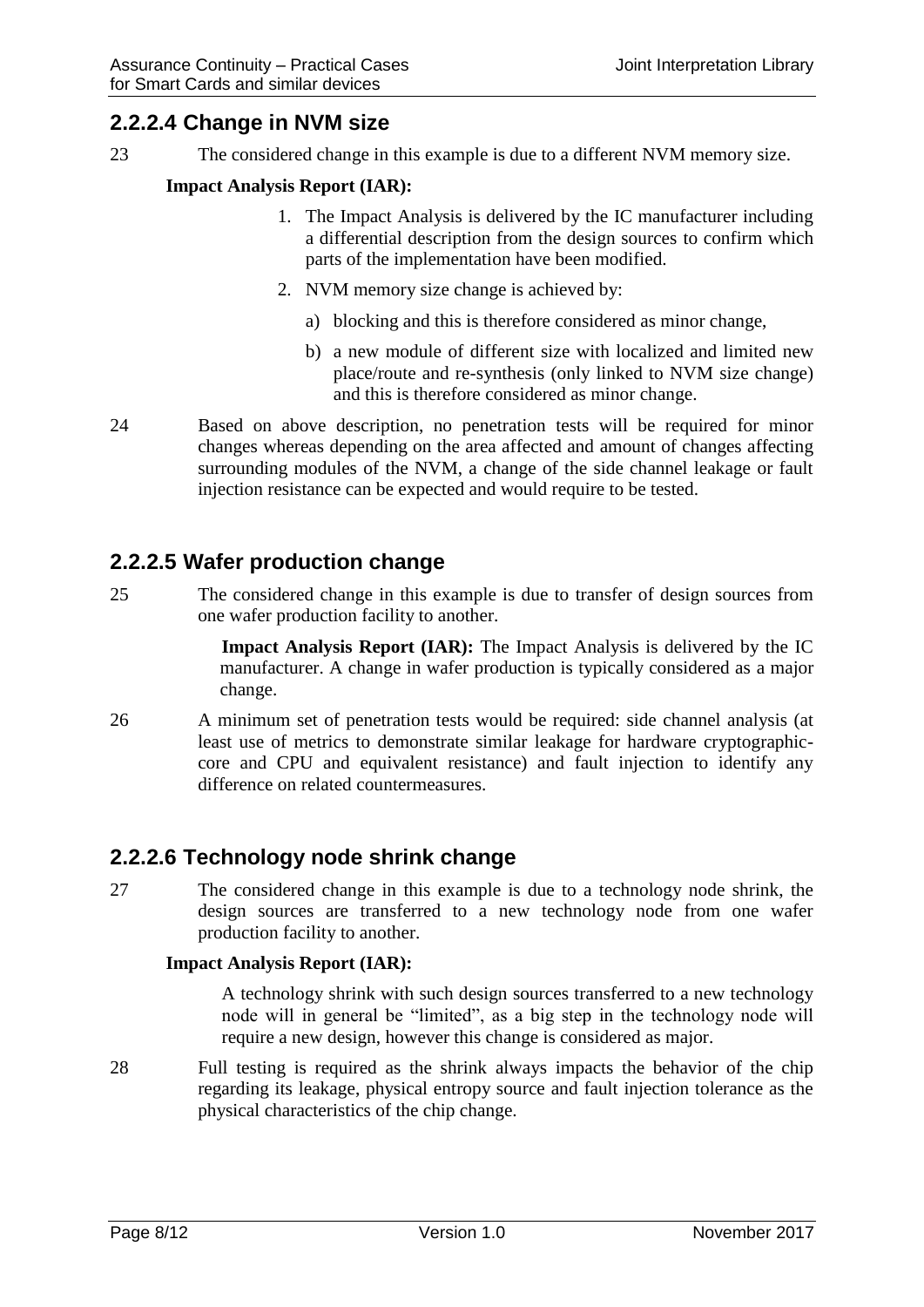### **2.2.3 Examples of Software changes**

- 29 This chapter describes few practical cases for changes done at software level and evaluated during composite evaluation.
- 30 The Impact Analysis is delivered by the IC or ICC product developer including source code differential to confirm that only out of scope parts of the implementation have been modified, build outputs (e.g., assembly listings) and toolchain versioning information.

### **2.2.3.1 Change of non-security relevant functionality**

31 The considered change in this example is performed on non-security relevant functionality or not related to security decision.

#### **Impact Analysis Report (IAR):**

Change of non-security relevant functionality can be: functionality of code used for initialization/personalization, return codes, flow/checks for different return codes, correction of functional bug using patch mechanisms, nonsecurity relevant command, additional application compliant with the security guidance (e.g. non-Payment application on Payment cards, basic Java Card applet/Multos application, native application, GP Issuer Security Domain, transmission protocol, Telco functionality). These changes can be considered as minor if no side effect during the security impact analysis is identified.

32 Based on the above description, no penetration tests will be required for minor changes.

### **2.2.3.2 Change of security relevant functionality**

33 The considered change in this example is done on security relevant functionality.

#### **Impact Analysis Report (IAR):**

Change of security relevant functionality can be cryptographic implementation, security measures, flow of security checks (e.g., PIN verification), handling of assets, low level memory access (copy/write NVM, etc..). These changes are therefore considered as major.

34 A minimum set of penetration tests may be required: side channel (use of metrics to demonstrate equivalent resistance), fault injection (at least verification testing) and any further tests needed such as software attacks.

#### **2.2.3.3 Code relocation within the same memory**

35 The considered change in this example occurs after relocation of part of the Embedded Software without functional change.

#### **Impact Analysis Report (IAR):**

Relocation of code without functional change can be applications loaded in a different order and impacting the logical/physical address (within the same memory) of the application under certification, adding/changing non-security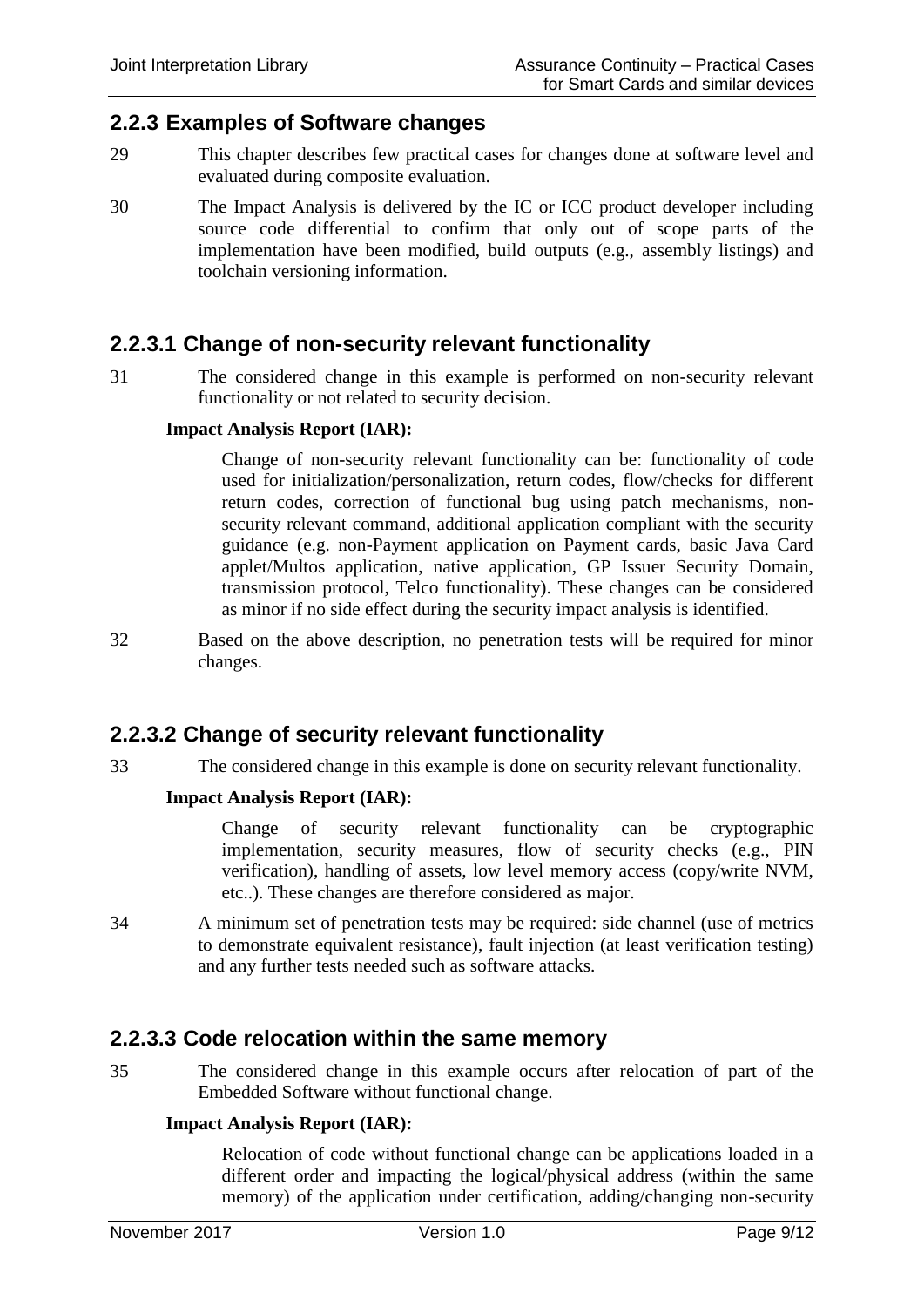related code for e.g., personalization, change of buffer sizes. These changes can be considered as minor if no side effect during the security impact analysis is identified.

36 Based on the above description, no penetration tests will be required for minor changes.

#### **2.2.3.4 Code relocation in a different memory**

37 The considered change in this example occurs after relocation of Embedded Software in a different memory (e.g. from ROM to EEPROM) without any source code change.

#### **Impact Analysis Report (IAR):**

Loading an application or a cryptographic library under certification in a different memory is considered as major.

38 A minimum set of verification testing may be required, however experience gained from the lab on several similar changes (similar products) could mitigate the potential impact and thus avoid these penetration tests.

### **2.2.3.5 Configuration parameter(s) change**

39 The considered change in this example is due to different configuration parameter(s) for non-security relevant functionality which was/were not included in the previous evaluation without any change of the code.

#### **Impact Analysis Report (IAR):**

Change of configuration parameter(s) for non-security relevant functionality without any change of the code can be Java Card package AID change, MIFARE/DESFIRE on/off or Transmission protocol. These changes can be considered as minor if no side effect during the security impact analysis is identified.

40 Based on the above description, no penetration tests will be required for minor changes.

### **2.2.3.6 Similar product on similar IC reference**

41 The considered change in this example is due to the use of a new IC reference with almost the same source code.

#### **Security Impact Analysis:**

This is almost the same product as the one originally certified but on a new IC reference, say from the same IC family - same physical layout - with only limited code changes due to the IC change. These changes are usually considered as major.

42 A minimum set of verification testing may be required however experience gained from the lab on several similar changes (similar products) could mitigate the potential impact and thus avoid these penetration tests.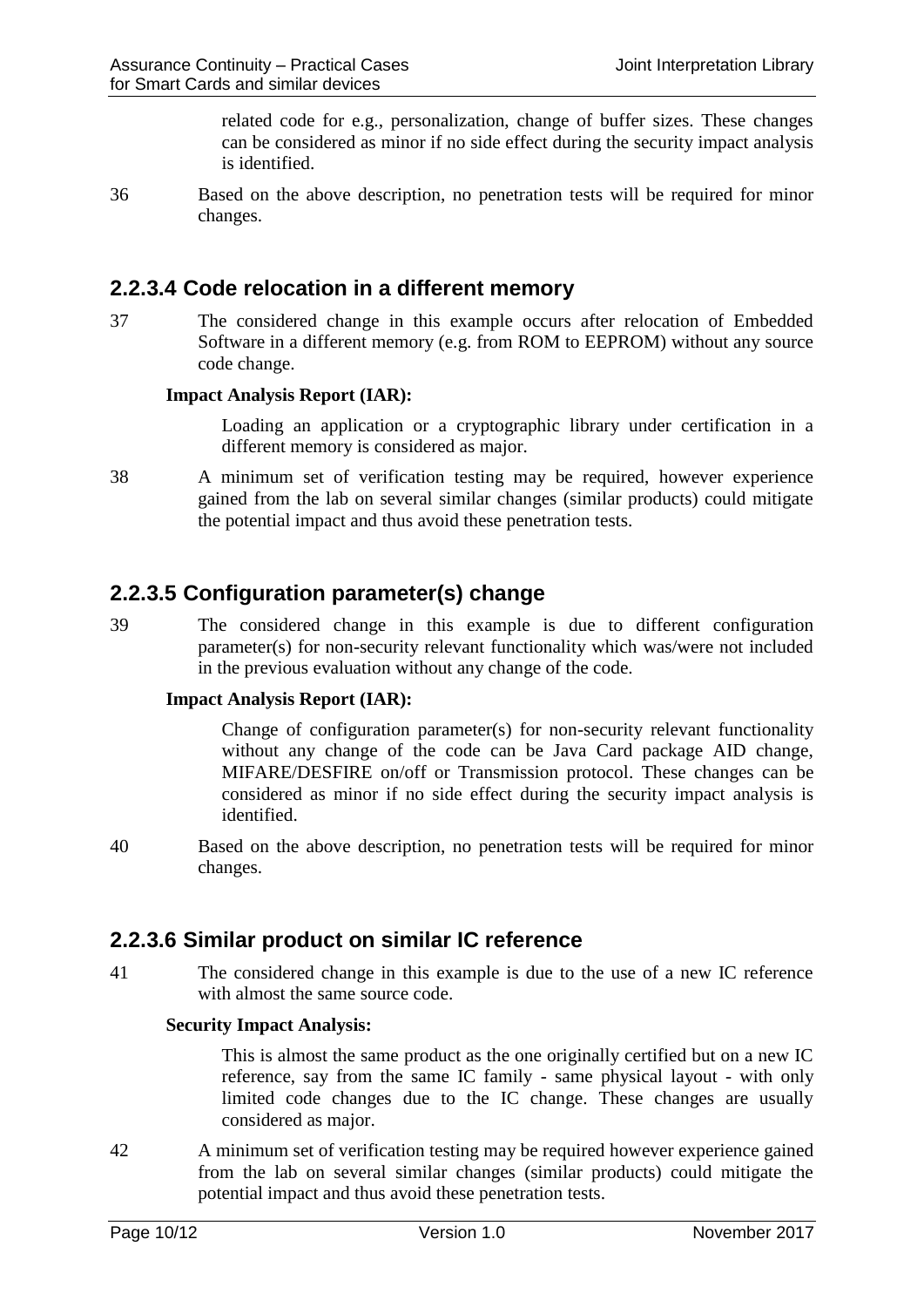## **2.2.3.7 Change in Flash Bootloader code**

43 The considered change in this example is due to issues in Flash Bootloader code.

#### **Impact Analysis Report (IAR):**

A functional change in the Bootloader is relevant as it could open access points for perturbation and also side channel attacks, if this is not covered by accompanying reasonable further hardware and software means.

- a) If the Flash Bootloader is applied in secure environment only and permanently blocked prior reaching phase 7 (delivery to the end-user) the change can be considered as minor.
- b) If the Flash Bootloader is protected against fault injection/SCA and source code review done by the ITSEF associated with developer functional verification demonstrate there is no security impact, the change would be considered as minor.
- c) If there is no justified protection and the change implements e.g. cryptographic calculation, address-depending jumps etc. it is therefore considered as major change.
- 44 Based on above description, no penetration tests will be required for minor changes, cases a) and b). Else perturbation and side channel attacks should be considered for case c). For example, perturbation could block required security settings / configurations at start-up, software handling with secrets and addressdepending jumps could be subject of SPA.

### **2.2.3.8 Change in cryptographic library code**

45 The considered change in this example is due to functional issue in the cryptographic library code as for example an RSA key length update.

#### **Impact Analysis Report (IAR):**

A functional change in the cryptographic library code is relevant as it could open access points for failure and side channel analysis. RSA key length update by itself is not that relevant however this might have an impact on the efficiency of data randomization and/or blinding of exponents and it is therefore considered as major.

46 Based on above description, full testing might not always be necessary and verification testing could be considered sufficient.